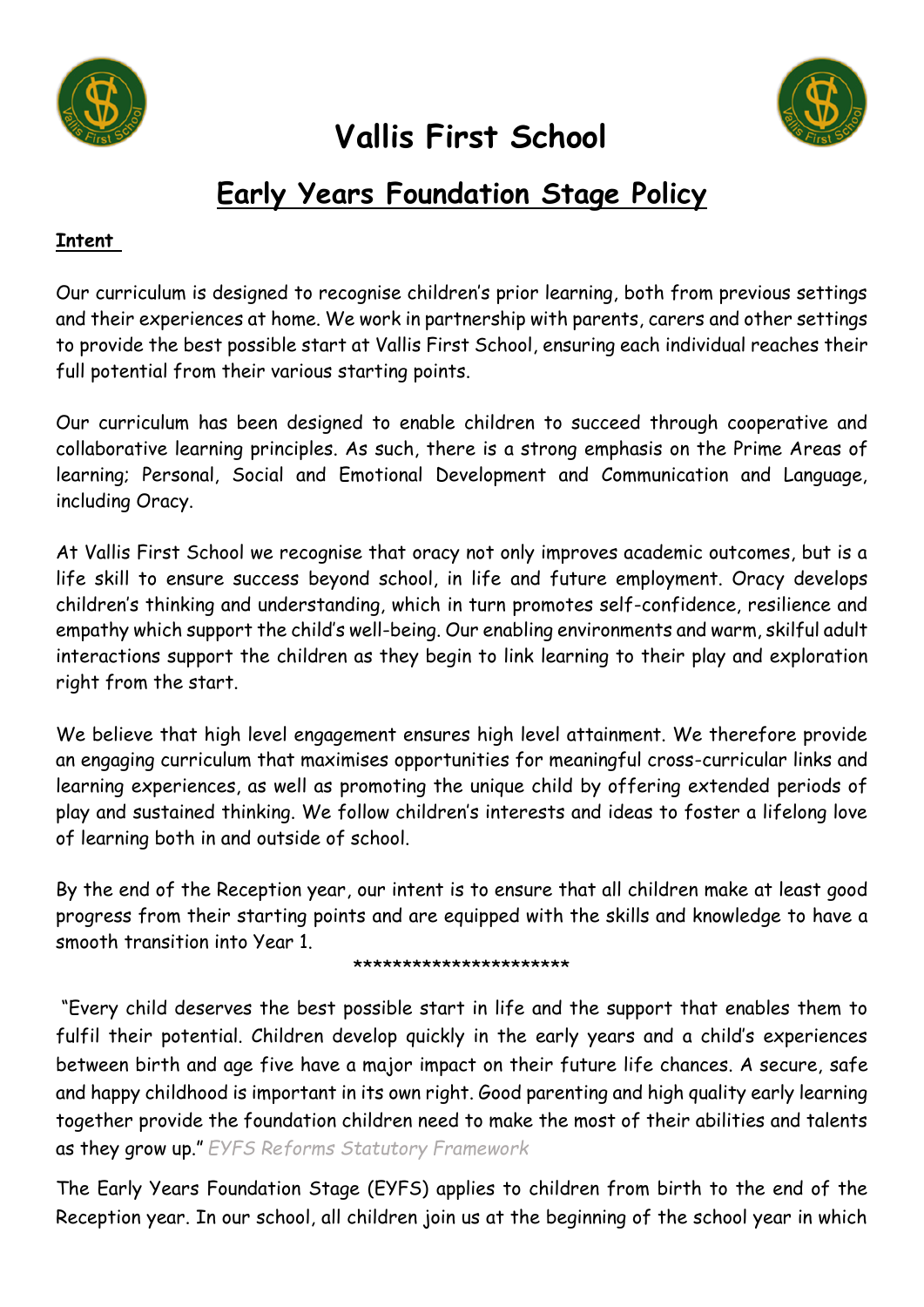they are five. We start the school year with 1:1 parent and child consultations; this will give you and your child the opportunity to meet with the class teacher. Your child will then attend school for four full days, Monday-Thursday. They will not come into to school on Fridays until October half term. We have found, through experience and parental feedback, that children settle better and form important relationships very quickly when they attend full days at the beginning. If your child finds four full days too tiring, we may recommend an afternoon or morning off. The majority of children will be in full time Monday-Friday, after October half term.

The Early Years Foundation Stage is based upon **four principles**; each principle has commitments describing how the principles can be put into practice.

#### o **A Unique Child**

Recognises that every child is a competent learner from birth, who can be resilient, capable, confident and self-assured. The commitments are focussed around development, inclusion, safety, health and well-being.

#### o **Positive Relationships**

Describes how children learn to be strong and independent from a base of loving and secure relationships with parents and/or a key person. The commitments are focussed around respect; partnerships with parents; supporting learning; and the role of the key person.

#### o **Enabling Environments**

Explains that the environment plays a key role in supporting and extending children's development and learning. The commitments are focussed around observation, assessment and planning; support for every child; the learning environment; and the wider context – transitions, continuity and multi-agency working.

#### o **Learning and Development**

Recognises that children develop and learn in different ways and at different rates, and that all areas of learning and development are equally important and inter-connected.

The Early Years Foundation Stage framework is structured differently to the national curriculum; it has seven A**reas of Learning** rather than subject areas. The seven areas of learning are divided into two main areas - Prime and Specific.

#### **Prime Areas**

**Communication and Language** – The development of children's spoken language underpins all seven areas of learning and development. Children's back-and-forth interactions from an early age form the foundations for language and cognitive development. The number and quality of the conversations they have with adults and peers throughout the day in a language-rich environment is crucial. By commenting on what children are interested in or doing, and echoing back what they say with new vocabulary added, practitioners will build children's language effectively. Reading frequently to children and engaging them actively in stories, non-fiction, rhymes and poems and then providing them with extensive opportunities to use and embed new words in a range of contexts, will give children the opportunity to thrive. Through conversation,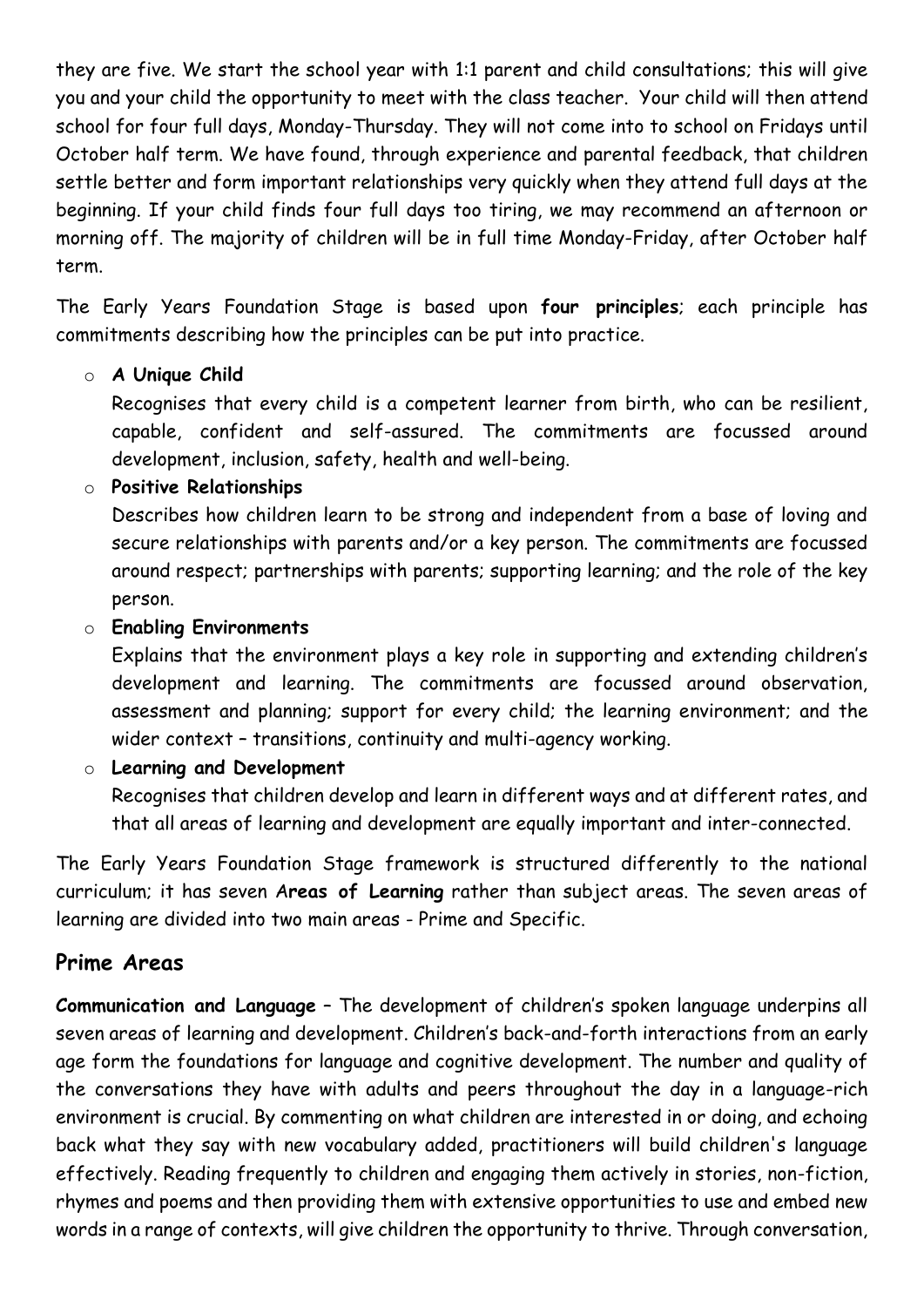story-telling and role play, where children share their ideas with support and modelling from their teacher, and sensitive questioning that invites them to elaborate, children become comfortable using a rich range of vocabulary and language structures.

**Personal, Social and Emotional Development** - Children's personal, social and emotional development (PSED) is crucial for children to lead healthy and happy lives and is fundamental to their cognitive development. Underpinning their personal development are the important attachments that shape their social world. Strong, warm and supportive relationships with adults enable children to learn how to understand their own feelings and those of others. Children should be supported to manage emotions, develop a positive sense of self, set themselves simple goals, have confidence in their own abilities, to persist and wait for what they want and direct attention as necessary. Through adult modelling and guidance, they will learn how to look after their bodies, including healthy eating, and manage personal needs independently. Through supported interaction with other children they learn how to make good friendships, co-operate and resolve conflicts peaceably. These attributes will provide a secure platform from which children can achieve at school and in later life.

**Physical Development** - Physical activity is vital in children's all-round development, enabling them to pursue happy, healthy and active lives. Gross and fine motor experiences develop incrementally throughout early childhood, starting with sensory explorations and the development of a child's strength, co-ordination and positional awareness through tummy time, crawling and play movement with both objects and adults. By creating games and providing opportunities for play both indoors and outdoors, adults can support children to develop their core strength, stability, balance, spatial awareness, co-ordination and agility. Gross motor skills provide the foundation for developing healthy bodies and social and emotional well-being. Fine motor control and precision helps with hand-eye co-ordination which is later linked to early literacy. Repeated and varied opportunities to explore and play with small world activities, puzzles, arts and crafts and the practise of using small tools, with feedback and support from adults, allow children to develop proficiency, control and confidence.

# **Specific Areas**

**Literacy** - It is crucial for children to develop a life-long love of reading. Reading consists of two dimensions: language comprehension and word reading. Language comprehension (necessary for both reading and writing) starts from birth. It only develops when adults talk with children about the world around them and the books (stories and non-fiction) they read with them and enjoy rhymes, poems and songs together. Skilled word reading, taught later, involves both the speedy working out of the pronunciation of unfamiliar printed words (decoding) and the speedy recognition of familiar printed words. Writing involves transcription (spelling and handwriting) and composition (articulating ideas and structuring them in speech, before writing).

**Mathematics** - Developing a strong grounding in number is essential so that all children develop the necessary building blocks to excel mathematically. Children should be able to count confidently; develop a deep understanding of the numbers to 10; the relationships between them and the patterns within those numbers. By providing frequent and varied opportunities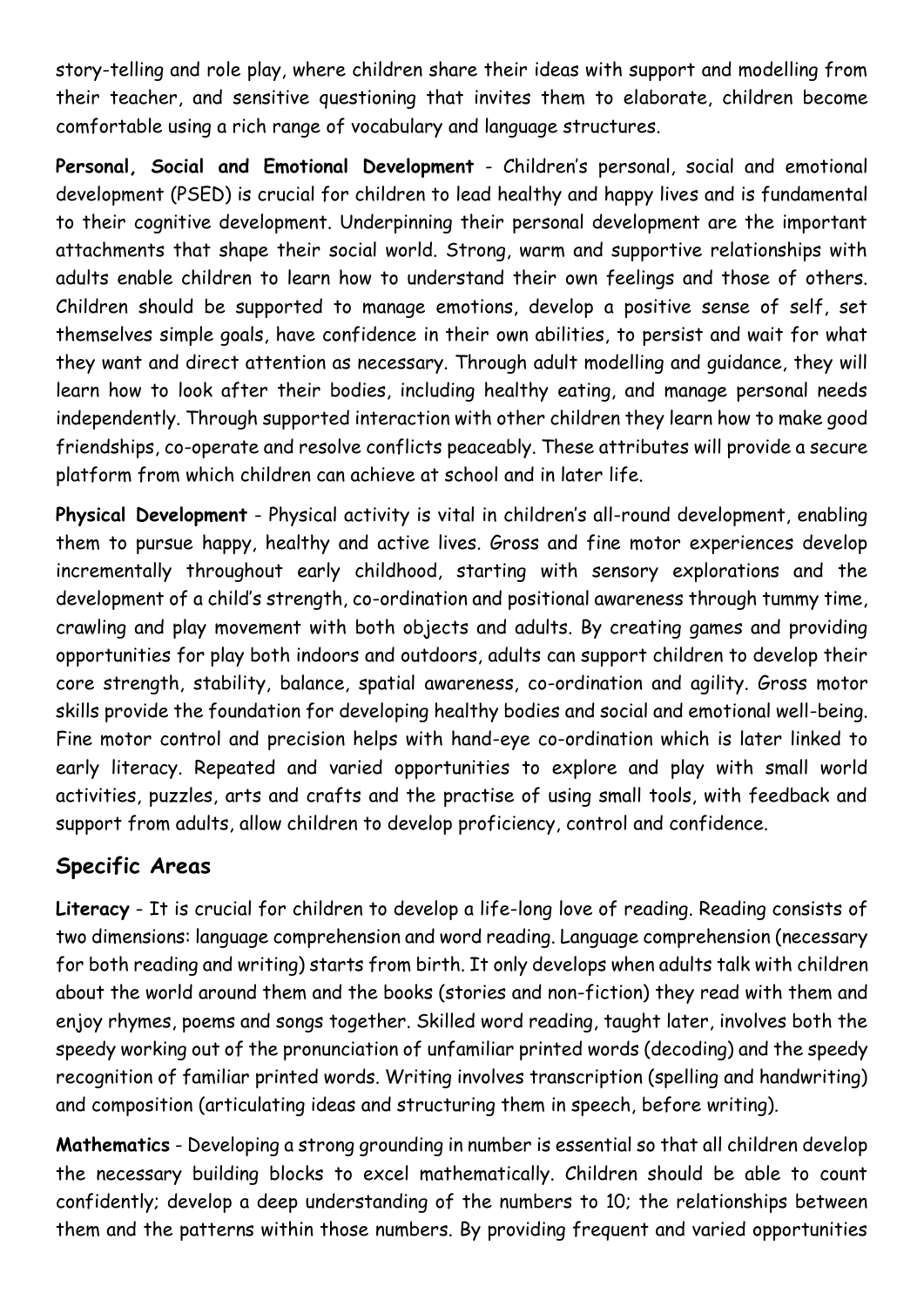to build and apply this understanding - such as using manipulatives, including small pebbles and tens frames for organising counting - children will develop a secure base of knowledge and vocabulary from which mastery of mathematics is built. In addition, it is important that the curriculum includes rich opportunities for children to develop their spatial reasoning skills across all areas of mathematics including shape, space and measures. It is important that children develop positive attitudes and interests in mathematics; look for patterns and relationships; spot connections; 'have a go'; talk to adults and peers about what they notice and not be afraid to make mistakes.

**Understanding the World** - Understanding the world involves guiding children to make sense of their physical world and their community. The frequency and range of children's personal experiences increases their knowledge and sense of the world around them – from visiting parks, libraries and museums to meeting important members of society such as police officers, nurses and firefighters. In addition, listening to a broad selection of stories, non-fiction, rhymes and poems will foster their understanding of our culturally, socially, technologically and ecologically diverse world. As well as building important knowledge, this extends their familiarity with words that support understanding across domains. Enriching and widening children's vocabulary will support later reading comprehension.

**Expressive Arts and Design** - The development of children's artistic and cultural awareness supports their imagination and creativity. It is important that children have regular opportunities to engage with the arts, enabling them to explore and play with a wide range of media and materials. The quality and variety of what children see, hear and participate in is crucial for developing their understanding, self-expression, vocabulary and ability to communicate through the arts. The frequency, repetition and depth of their experiences are fundamental to their progress in interpreting and appreciating what they hear, respond to and observe.

None of these areas can be delivered in isolation from the others. They are equally important and depend on each other. In each area there are **Early Learning Goals (ELGs)** that define the expectations for most children to reach by the end of the EYFS.

The **ELGs** are:

#### **Communication and Language**

**Listening, Attention and Understanding** - Children at the expected level of development will: listen attentively and respond to what they hear with relevant questions, comments and actions when being read to and during whole class discussions and small group interactions; make comments about what they have heard and ask questions to clarify their understanding; hold conversation when engaged in back-and-forth exchanges with their teacher and peers.

**Speaking** - Children at the expected level of development will: participate in small group, class and one-to-one discussions, offering their own ideas, using recently introduced vocabulary; offer explanations for why things might happen, making use of recently introduced vocabulary from stories, non-fiction, rhymes and poems when appropriate; express their ideas and feelings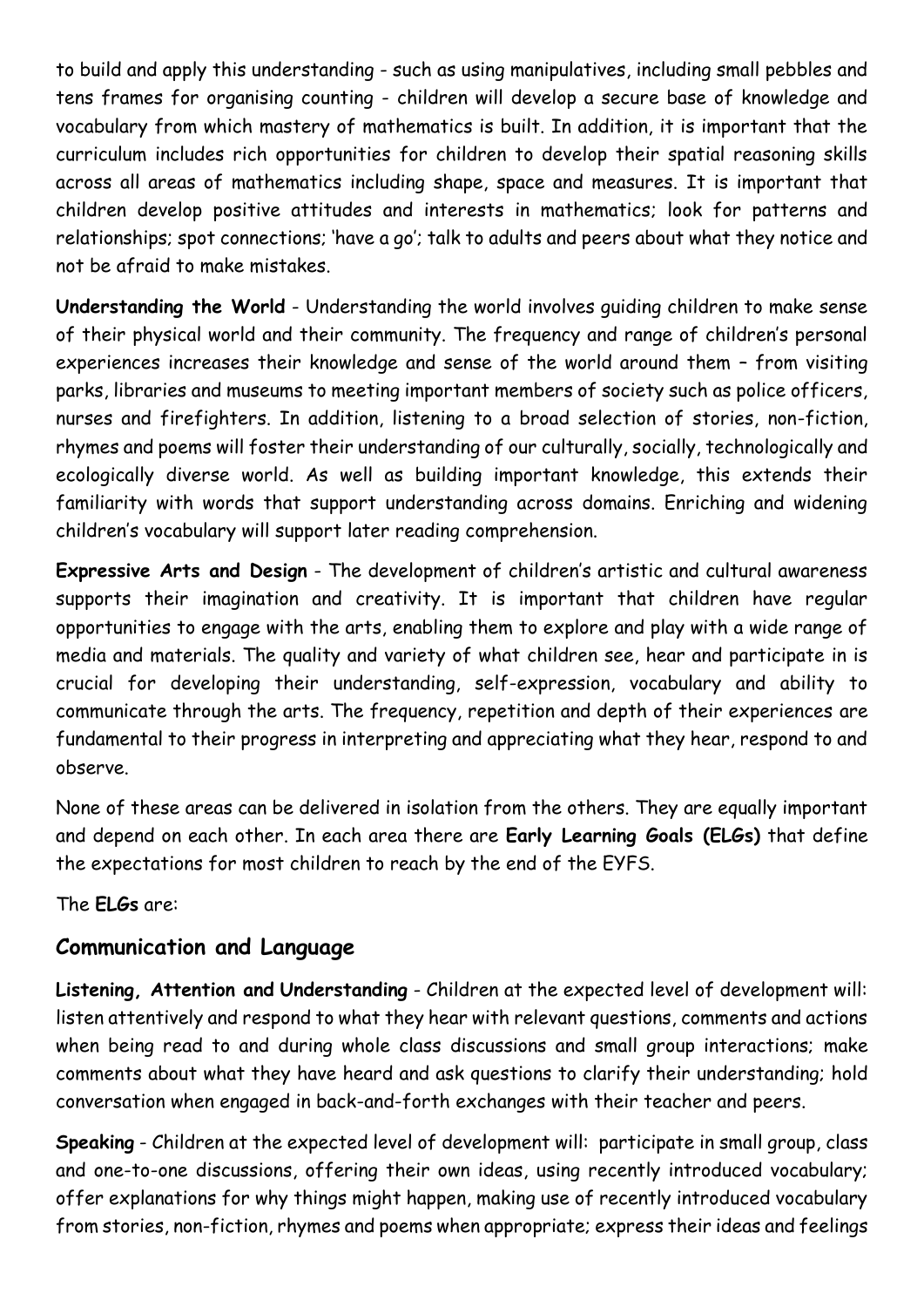about their experiences using full sentences, including use of past, present and future tenses and making use of conjunctions, with modelling and support from their teacher.

### **Personal, Social and Emotional Development**

**Self-Regulation** - Children at the expected level of development will: show an understanding of their own feelings and those of others and begin to regulate their behaviour accordingly; set and work towards simple goals, being able to wait for what they want and control their immediate impulses when appropriate; give focused attention to what the teacher says, responding appropriately even when engaged in activity and show an ability to follow instructions involving several ideas or actions.

**Managing Self** - Children at the expected level of development will: be confident to try new activities and show independence, resilience and perseverance in the face of challenge; explain the reasons for rules, know right from wrong and try to behave accordingly; manage their own basic hygiene and personal needs, including dressing, going to the toilet and understanding the importance of healthy food choices.

**Building Relationships** - Children at the expected level of development will: work and play cooperatively and take turns with others; form positive attachments to adults and friendships with peers; show sensitivity to their own and to others' needs.

#### **Physical Development**

**Gross Motor Skills** - Children at the expected level of development will: negotiate space and obstacles safely, with consideration for themselves and others; demonstrate strength, balance and coordination when playing; move energetically, such as running, jumping, dancing, hopping, skipping and climbing.

**Fine Motor Skills** - Children at the expected level of development will: hold a pencil effectively in preparation for fluent writing – using the tripod grip in almost all cases; use a range of small tools, including scissors, paint brushes and cutlery; begin to show accuracy and care when drawing.

#### **Literacy**

**Comprehension** - Children at the expected level of development will: demonstrate understanding of what has been read to them by retelling stories and narratives using their own words and recently introduced vocabulary; anticipate, where appropriate, key events in stories; use and understand recently introduced vocabulary during discussions about stories, non-fiction, rhymes and poems and during role-play.

**Word Reading** - Children at the expected level of development will: say a sound for each letter in the alphabet and at least 10 digraphs; read words consistent with their phonic knowledge by sound-blending; read aloud simple sentences and books that are consistent with their phonic knowledge, including some common exception words.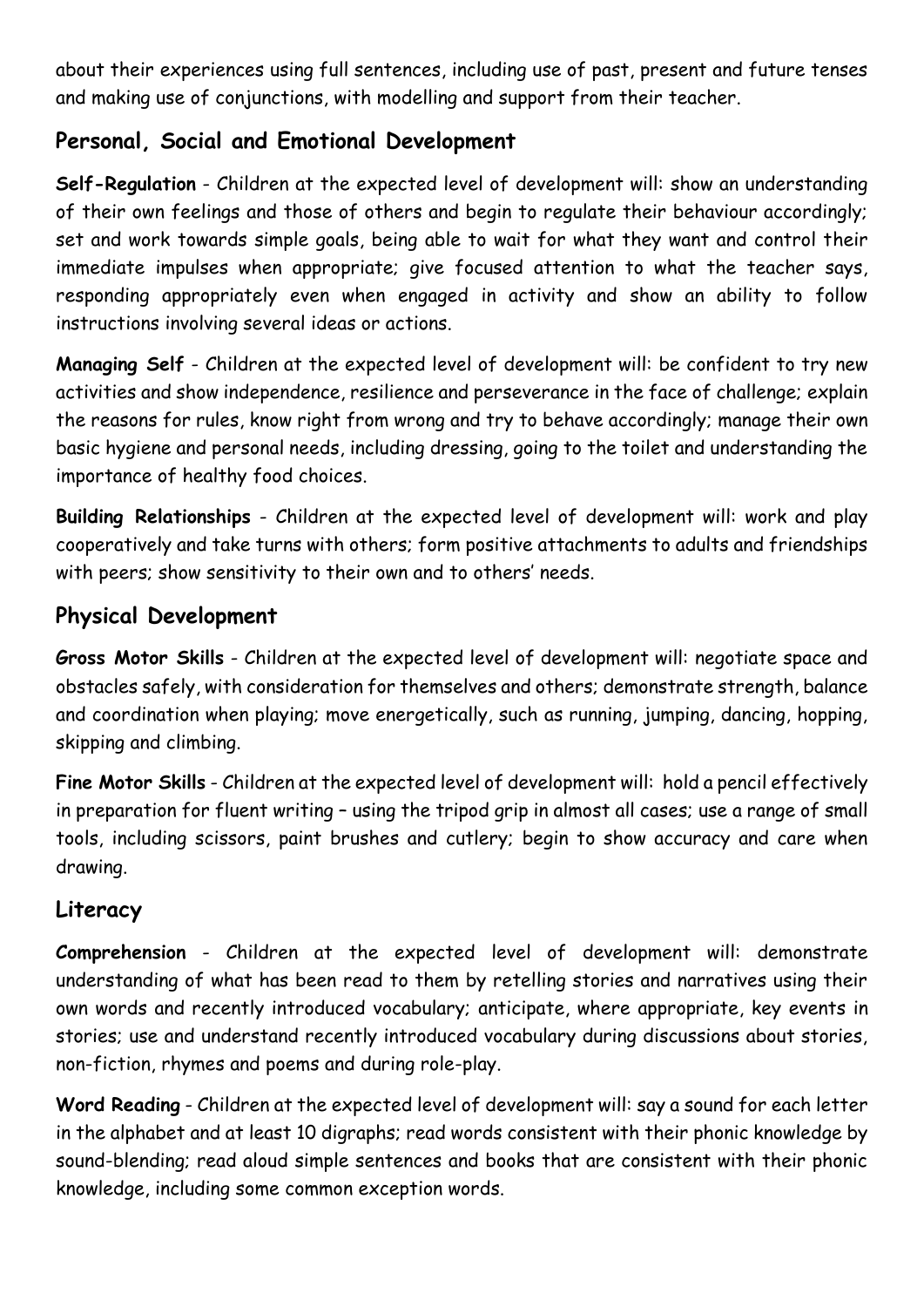**Writing** - Children at the expected level of development will: write recognisable letters, most of which are correctly formed; spell words by identifying sounds in them and representing the sounds with a letter or letters; write simple phrases and sentences that can be read by others.

### **Mathematics**

**Number** - Children at the expected level of development will: have a deep understanding of number to 10, including the composition of each number; subitise (recognise quantities without counting) up to 5; automatically recall (without reference to rhymes, counting or other aids) number bonds up to 5 (including subtraction facts) and some number bonds to 10, including double facts.

**Numerical Patterns** - Children at the expected level of development will: verbally count beyond 20, recognising the pattern of the counting system; compare quantities up to 10 in different contexts, recognising when one quantity is greater than, less than or the same as the other quantity; explore and represent patterns within numbers up to 10, including evens and odds, double facts and how quantities can be distributed equally.

### **Understanding the World**

**Past and Present** - Children at the expected level of development will: talk about the lives of the people around them and their roles in society; know some similarities and differences between things in the past and now, drawing on their experiences and what has been read in class; understand the past through settings, characters and events encountered in books read in class and storytelling.

**People, Culture and Communities** - Children at the expected level of development will: describe their immediate environment using knowledge from observation, discussion, stories, non-fiction texts and maps; know some similarities and differences between different religious and cultural communities in this country, drawing on their experiences and what has been read in class; explain some similarities and differences between life in this country and life in other countries, drawing on knowledge from stories, non-fiction texts and, when appropriate, maps.

**The Natural World** - Children at the expected level of development will: explore the natural world around them, making observations and drawing pictures of animals and plants; know some similarities and differences between the natural world around them and contrasting environments, drawing on their experiences and what has been read in class; understand some important processes and changes in the natural world around them, including the seasons and changing states of matter.

### **Expressive Arts and Design**

**Creating with Materials** - Children at the expected level of development will: safely use and explore a variety of materials, tools and techniques, experimenting with colour, design, texture, form and function; share their creations, explaining the process they have used; make use of props and materials when role playing characters in narratives and stories.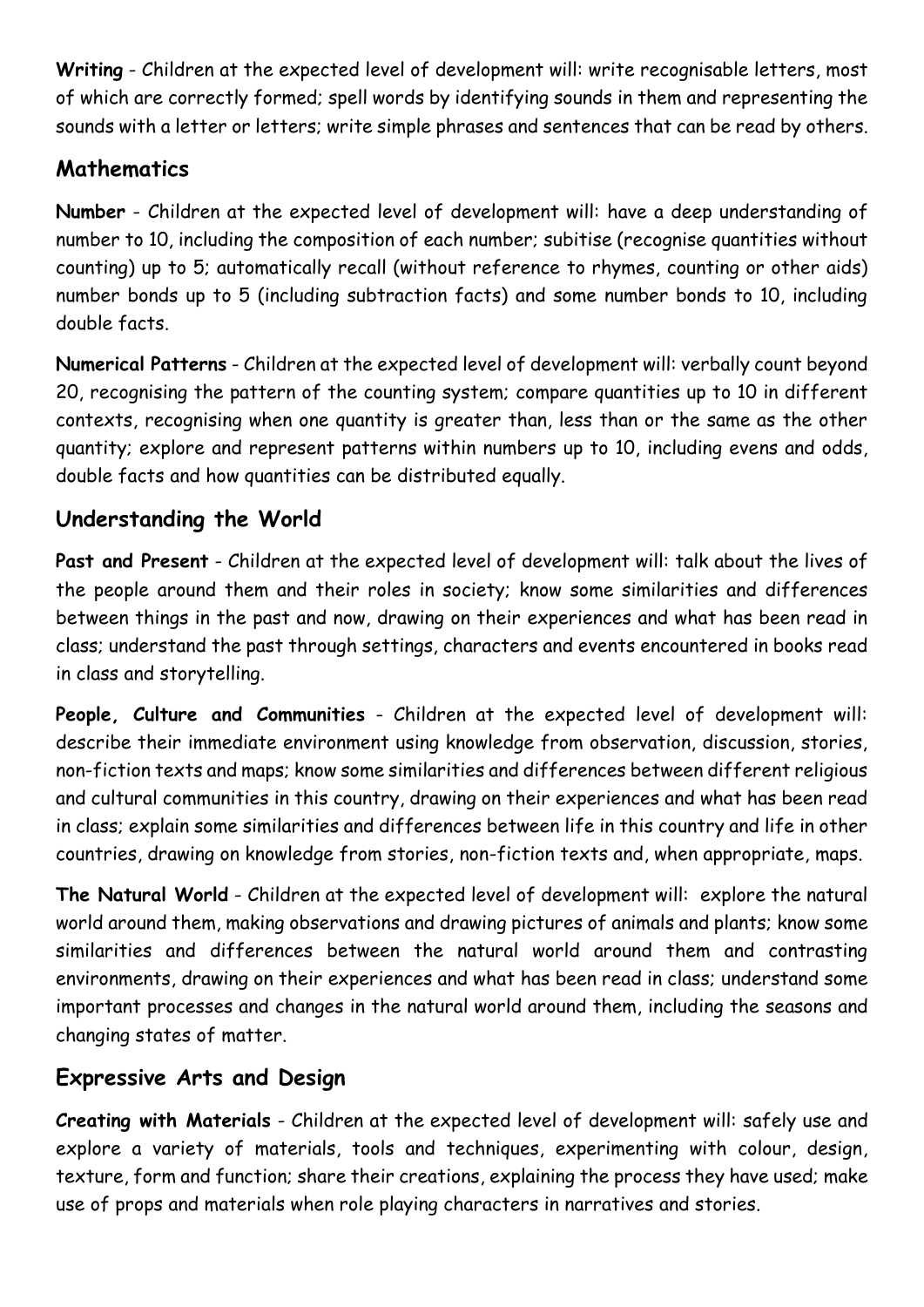**Being Imaginative and Expressive** - Children at the expected level of development will: invent, adapt and recount narratives and stories with peers and their teacher; sing a range of wellknown nursery rhymes and songs; perform songs, rhymes, poems and stories with others, and, when appropriate, try to move in time with music.

| <b>National Curriculum</b> | <b>Early Years Foundation Stage</b>       |
|----------------------------|-------------------------------------------|
| English                    | <b>Communication and Language</b>         |
|                            | <b>Physical Development</b>               |
|                            | Literacy                                  |
|                            | Expressive Arts and Design                |
| Mathematics                | <b>Communication and Language</b>         |
|                            | Mathematics                               |
| Science                    | <b>Communication and Language</b>         |
|                            | Physical Development                      |
|                            | Understanding the World                   |
| Art and Design             | Physical Development                      |
|                            | <b>Expressive Arts and Design</b>         |
| Religious Education        | Personal Social and Emotional Development |
|                            | Understanding the World                   |
| Computing                  | Personal Social and Emotional Development |
|                            | Physical Development                      |
|                            | Understanding the World                   |
|                            | <b>Expressive Arts and Design</b>         |
| Design and Technology      | Physical Development                      |
|                            | <b>Expressive Arts and Design</b>         |
| Geography                  | Mathematics                               |
|                            | Understanding the World                   |
| History                    | <b>Communication and Language</b>         |
|                            | Understanding the World                   |
| Music                      | Communication and Language                |
|                            | Physical Development                      |
|                            | Expressive Arts and Design                |
| <b>Physical Education</b>  | Personal Social and Emotional Development |
|                            | Physical Development                      |
|                            | Expressive Arts and Design                |
| <b>PSHE</b>                | Communication and Language                |
|                            | Personal Social and Emotional Development |
|                            | Physical Development                      |
|                            | Understanding the World                   |

### **National Curriculum Links**

All areas are delivered through a balance of adult led and child-initiated activities. Each child learns in the context of the relationships and environment which surrounds them. This is demonstrated in their **Characteristics of Effective Learning (CoEL)**. We consider these when planning for your child. They are:

# o **Playing and Exploring- Engagement**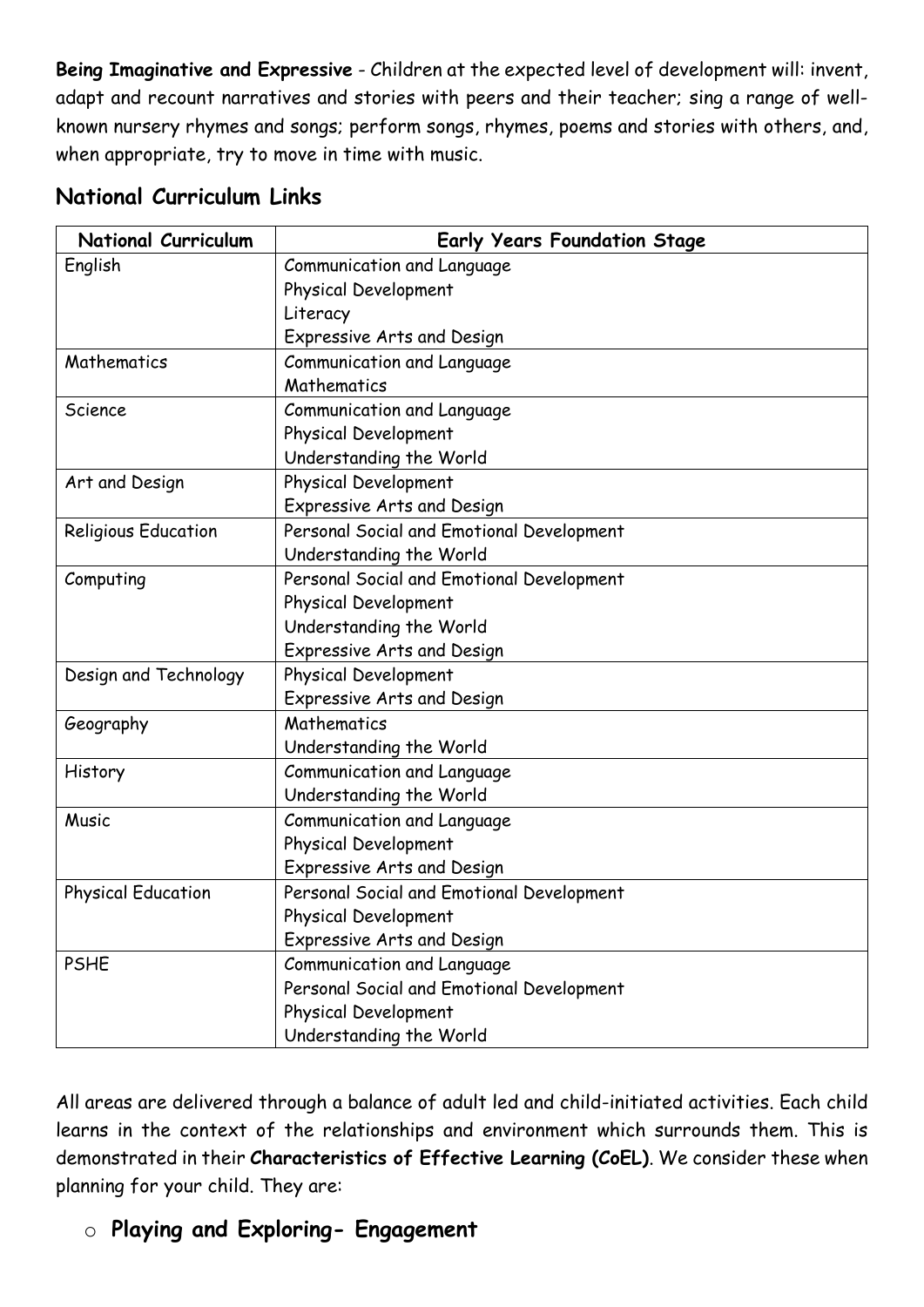*"Children's play reflects their wide ranging and varied interests and preoccupations. In their play children learn at their highest level. Play with peers is important for children's development."*

Through play our children explore and develop learning experiences, which help them make sense of the world. They practise and build up ideas, and learn how to control themselves and understand the need for rules. They have the opportunity to think creatively alongside other children as well as on their own. They communicate with others as they investigate and solve problems. They express fears or re-live anxious experiences in controlled and safe situations.

### o **Active Learning- Motivation**

*"Children learn best through physical and mental challenges. Active learning involves other people, objects, ideas and events that engage and involve children for sustained periods."*

Active learning occurs when children are motivated and interested. Children need to have some independence and control over their learning. As children develop their confidence they learn to make decisions. It provides children with a sense of satisfaction as they take ownership of their learning.

## o **Creating and Thinking Critically- Thinking**

*"When children have opportunities to play with ideas in different situations and with a variety of resources, the discover connections and come to new and better understandings and ways of doing things. Adult support in this process enhances their ability to think critically and ask questions."*

Children should be given opportunity to be creative through all areas of learning, not just through the arts. Adults can support children's thinking and help them to make connections by showing genuine interest, offering encouragement, clarifying ideas and asking open questions. Children can access resources freely and are allowed to move them around the classroom to extend their learning.

# **A Unique Child**

At Vallis First School we recognise that every child is a competent learner who can be resilient, capable, confident and self-assured. We recognise that children develop in individual ways, at varying rates. Children's attitudes and dispositions to learning are influenced by feedback from others; we use praise and encouragement, as well as celebration assemblies and rewards to encourage children to develop a positive attitude to learning.

#### **Inclusion**

We value the diversity of individuals within the school and do not discriminate against children because of 'differences'. All children at Vallis First School are treated fairly, regardless of race, religion or abilities. All children and their families are valued within our school. We believe that all children matter. We give our children every opportunity to achieve their best. We do this by taking account of our children's range of life experiences and interests when planning for their learning.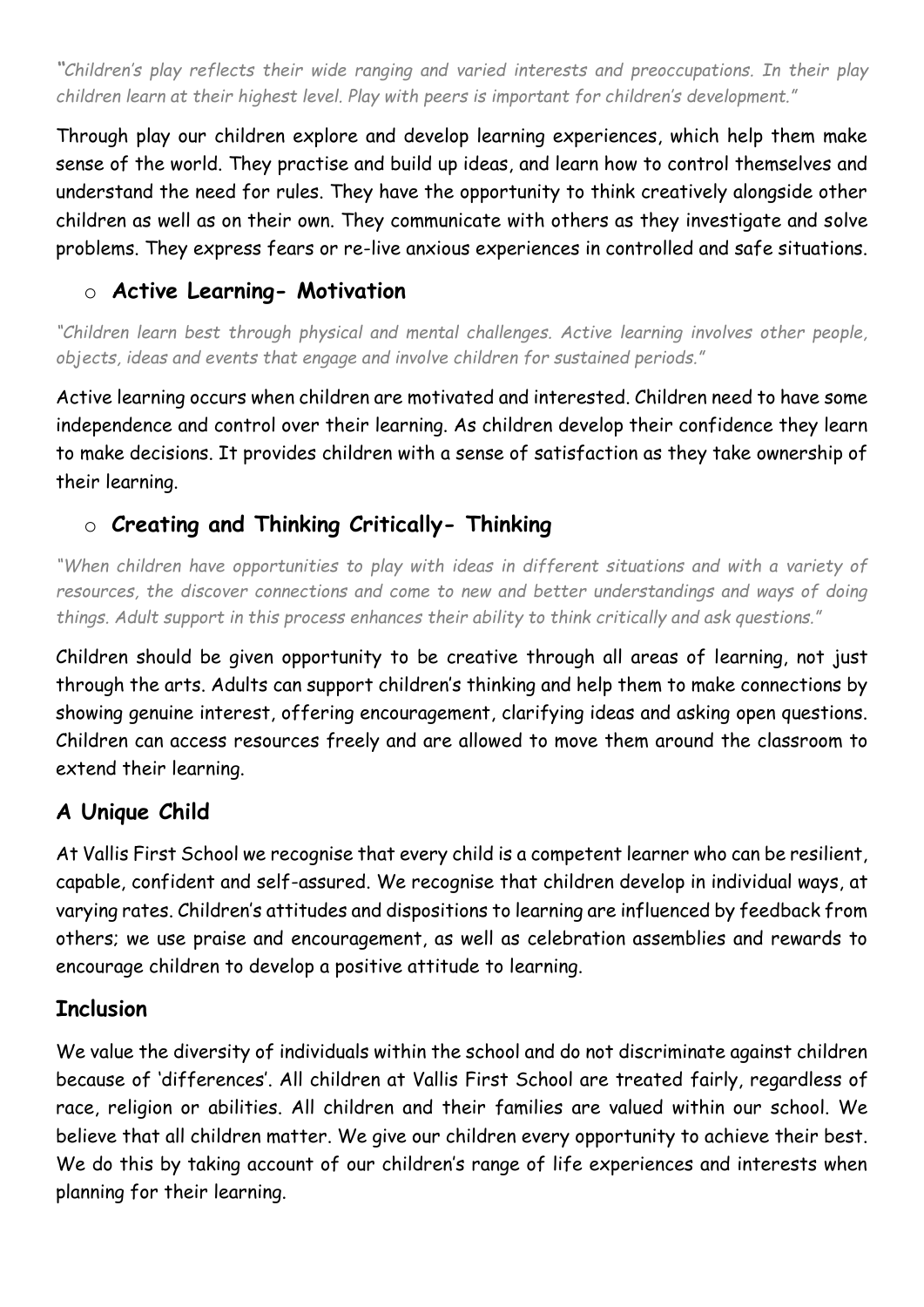In the EYFS we set realistic and challenging expectations that meet the needs of the children. We achieve this by planning to meet the needs of boys and girls; children with special educational needs; children who are more able; children with disabilities; children from all social and cultural backgrounds; children of different ethnic groups and those from diverse linguistic backgrounds.

We meet the needs of our children through:

- o Planning opportunities that build upon and extend children's knowledge, experience and interests and develop their self-esteem and confidence
- o Using a wide range of teaching strategies based on children's learning needs
- o Providing a wide range of opportunities to motivate and support children and to help them learn effectively
- o Providing a safe and supportive learning environment in which the contribution of all children is valued
- o Using resources which reflect diversity and are free from discrimination and stereotyping
- o Planning challenging activities for children whose ability and understanding are in advance of their language and communication skills
- o Monitoring children's progress and taking action to provide support as necessary

# **Welfare**

"Children learn best when they are healthy, safe and secure, when their individual needs are *met and when they have positive relationships with the adults caring for them."*

It is important to us that all children in our school are 'safe'. We aim to educate children on boundaries, rules and limits and to help them understand why they exist. We provide children with choices to help them develop this important life skill. Children should be allowed to take risks, but need to be taught how to recognise and avoid hazards. We aim to protect the physical and psychological well-being of all children. (See Whole School Safeguarding Children Policy)

At Vallis First School we understand that we are legally required to comply with certain welfare requirements as stated in the Statutory Framework for Early Years Foundation Stage 2017

We understand that we are required to:

- o Promote the welfare of children by having knowledge of and access to the detailed information stated within the current Safeguarding and Child Protection Policies
- o Promote good health, preventing the spread of infection and taking appropriate action when children are ill
- o Manage behaviour effectively in a manner appropriate for the children's stage of development and individual needs
- o Ensure all adults who look after children or who have unsupervised access to them are suitable to do so
- o Ensure that premises, furniture and equipment is safe and suitable for purpose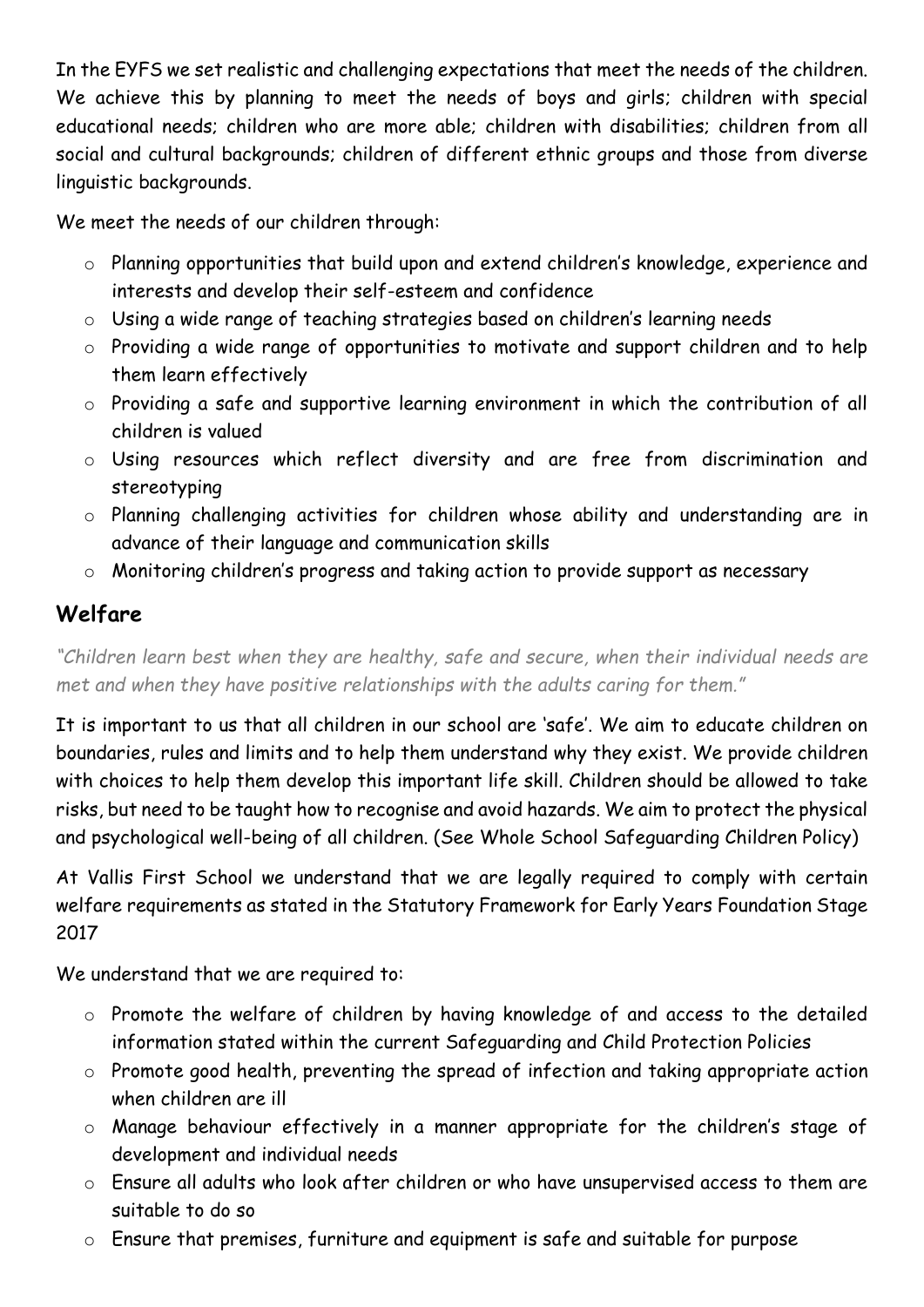- o Ensure that every child receives enjoyable and challenging learning and development experiences tailored to meet their needs
- o Maintain records, policies and procedures required for safe efficient management of the setting and to meet the needs of the children

We endeavour to meet all these requirements.

#### **Positive relationships**

At Vallis First School we recognise that children learn to be strong independent learners from secure relationships. We aim to develop caring, respectful, professional relationships with the children and their families.

#### **Parents as Partners**

We recognise that parents and carers are children's first and most enduring educators and we value the contribution they make. We recognise the role that parents have played and their future role, in educating the children.

We do this through:

- o Talking to parents about their child before they start in our school
- o Giving children the opportunity to spend time with their teacher before starting school during our Play to Learn session and Transfer morning
- o Inviting all parents to an Induction Meeting during the term before their child starts school
- o Offering parents regular opportunities to talk to their child's class teacher and allowing free access to the children's 'Learning Journey' booklets
- o Encouraging the parents to talk to the child's teacher if there are any concerns. There is a formal meeting for parents each term at which the parent and teacher discuss the child's progress in private. Parents will receive a report on their child's attainment and progress at the end of each school year
- o Arranging a range of activities throughout the year that encourage collaboration between child, school and parents: Family Learning events; Harvest assembly; Sports Day; Christmas and other performances, etc.

All staff involved with the EYFS aim to develop good relationships with all children, interacting positively with them and taking time to listen to them. At our school the EYFS teacher acts as a 'Key Person' to all children in the EYFS, supported by the Teaching Assistant. We have good links with the local nurseries which EYFS teachers visit prior to your child starting school to discuss their needs.

#### **Enabling Environments**

At Vallis First School we recognise that the environment plays a key role in supporting and extending the children's development. This begins by observing the children and assessing